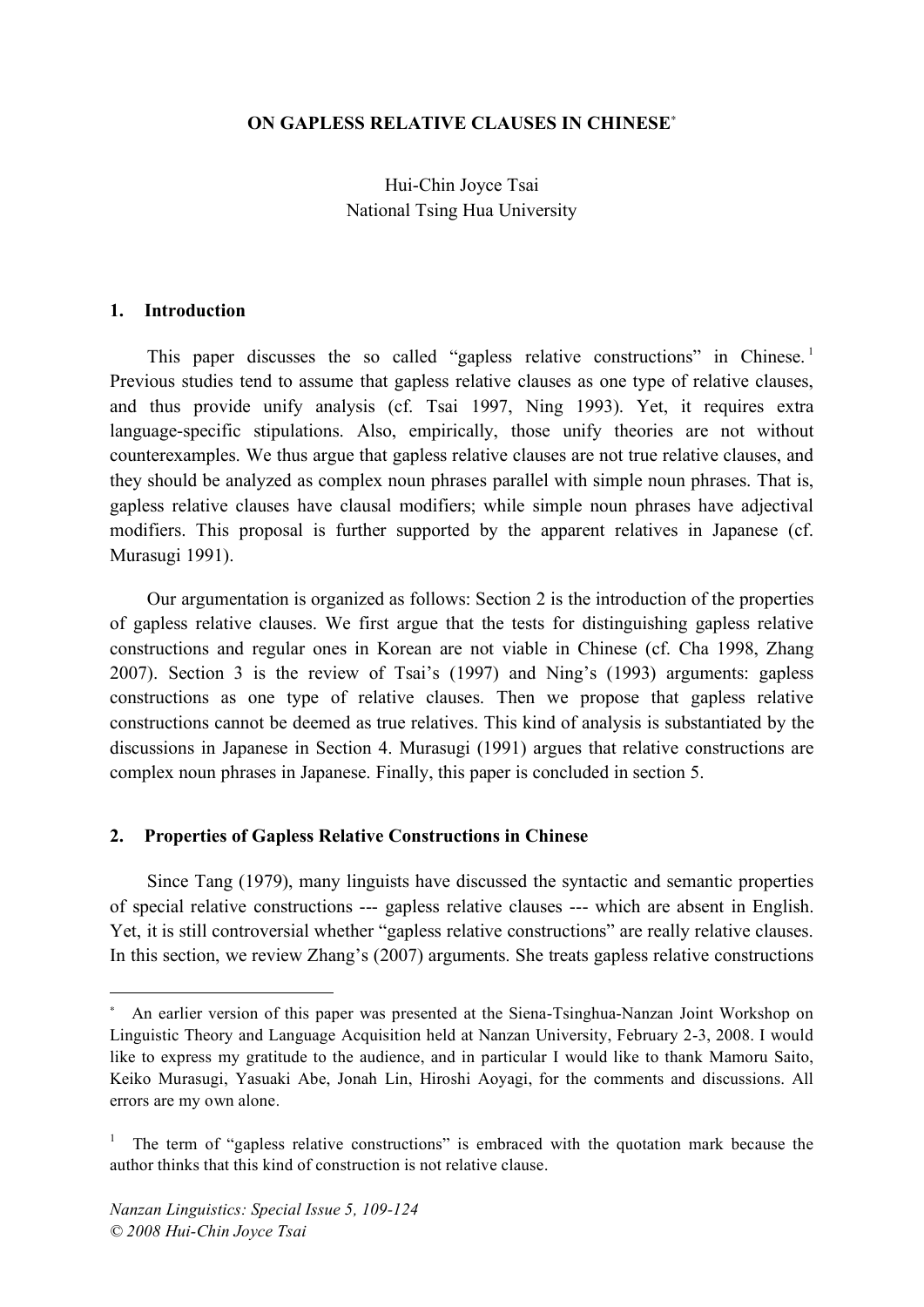as one kind of relative clauses in Chinese.

### **2.1. Distinctions between Gapless Relative Clauses and Regular Relative Ones**

Zhang (2007) proposes that gapless relative constructions are indeed distinct from regular relative clauses and noun-complement constructions. She claims that the head nouns of gapless relative constructions are relational nouns, and the clauses are their licensors. Syntactically, the head nouns are predicates and the clauses are subjects. Compare to regular relative constructions, gapless relative constructions denote a reversed predication relation between the head nouns and the clauses.

Zhang (2007) following Cha (1998, 1999) suggests that gapless relative clauses differ from regular ones in the following ways:

- I. Gapless relative clauses indeed have no gaps.
- II. The heads of gapless relative clauses must be relational.
- III. The adnominal clauses of gapless relative clauses are not optional.
- IV. Gapless relative clauses may not be conjoined with the regular relative clauses.
- V. Gapless relative clauses may not be stacked, but the regular relative clauses may.

First, it is true by the name of "gapless" that there is indeed no gap in "gapless relative clauses", since the argument structure of *play* has been fulfilled, as shown by (1). 2

(1) 張三彈鋼琴的聲音

Zhangsan tan gangqin de shengyin Zhangsan play piano DE sound

'the sound of Zhangsan's playing piano'

Second, Zhang (2007) following Huang et al. (2000) claims that the head nouns of gapless relative clauses must be relational, while it is not the case for regular relative clauses, as shown by the contrast between (2) and (3):

(2) 炒菜的那個人

chao cai de na ge ren fry vegetable DE that CL person 'the person who fried vegetables'

 <sup>2</sup> Abbreviations used in this paper include: ASP: aspect markers; DE: verbal suffix or marker for modifying phrases like genitive phrases, relative clauses, and noun complement clauses; RC: relative clause.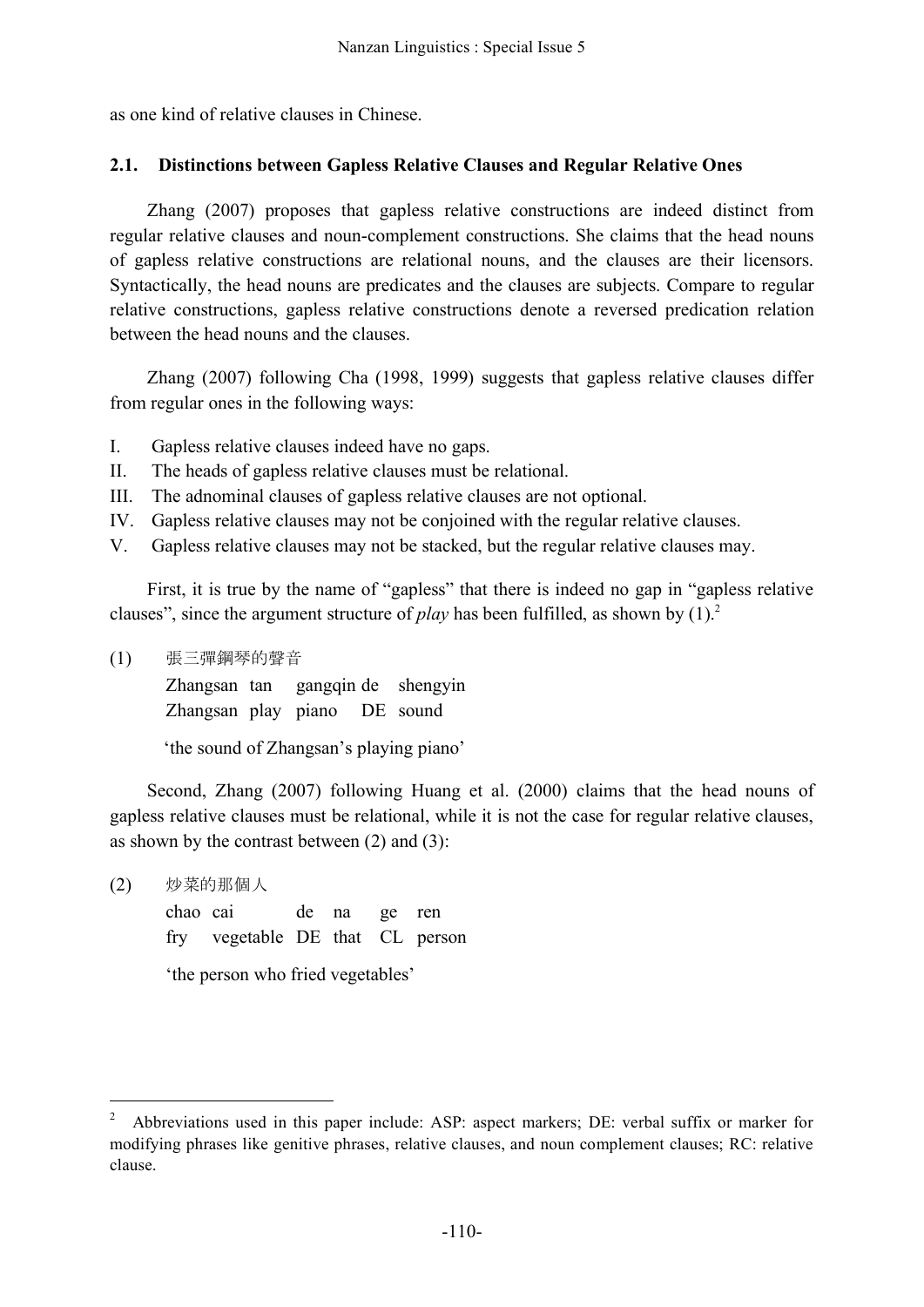(3) \*媽媽炒菜的那個人

mama chao cai de na-ge ren mom fry vegetables DE that-CL person

Intended: 'the person for whom Mom fried vegetables'

The head noun *ren* 'person' in (3) is not a relational noun, yielding the ungrammaticality of the sentence. However, this may not be the case. The head noun *bisai* 'games' of regular relative clause is a relational noun, but this does not make the sentence ungrammatical, as in  $(4)$ .

(4) [張三參加 ti]的比賽 i很多 [Zhangsan canjia  $t_i$ ] de bisai<sub>i</sub> hen duo Zhangsan attend de games very many 'games which Zhangsan attend are a lot'

Third, Zhang (2007) argues that the optionality of the adnominal clauses can differentiate gapless relative clauses from regular ones, as shown by (5)-(6).

- (5) 他不喜歡(我買的)手機 (regular RC) Ta bu xihuan (wo mai de) shouji He not like I buy DE cell phone 'He does not like the cell phone that I bought.'
- (6) 他不喜歡(\*我炒菜的)味道 (gapless RC) Ta bu xihuan (\*wo chao cai de) weidao He not like I fry vegetables DE smell

'He does not like the smell of my frying vegetables.'

With careful scrutiny, gapless relative clause remains grammatical even if the clause is deleted, as in (7).

(7) 張三沒聽到(李四彈鋼琴的)聲音 Zhangsan mei tingdao (Lisi tan gangqin de) shengyin Zhangsan not hear Lisi play piano DE sound

'Zhangsan does not hear the sound of Lisi's playing piano.'

Fourth, with regard to the case of coordination, generally, the semantic type of conjuncts should be of the same. Thus, Zhang (2007) attributes the ungrammaticalities of (8) to the effects that different types of relative clauses can not be coordinated. Namely, the regular relative clause *the vegetables that Lisi bought* cannot be conjoined with the gapless relative clauses *the smell of his cooking*. Besides, different types of heads of relative clauses cannot be conjoined, either. Thus, the gapless relative head noun cannot be coordinated with the regular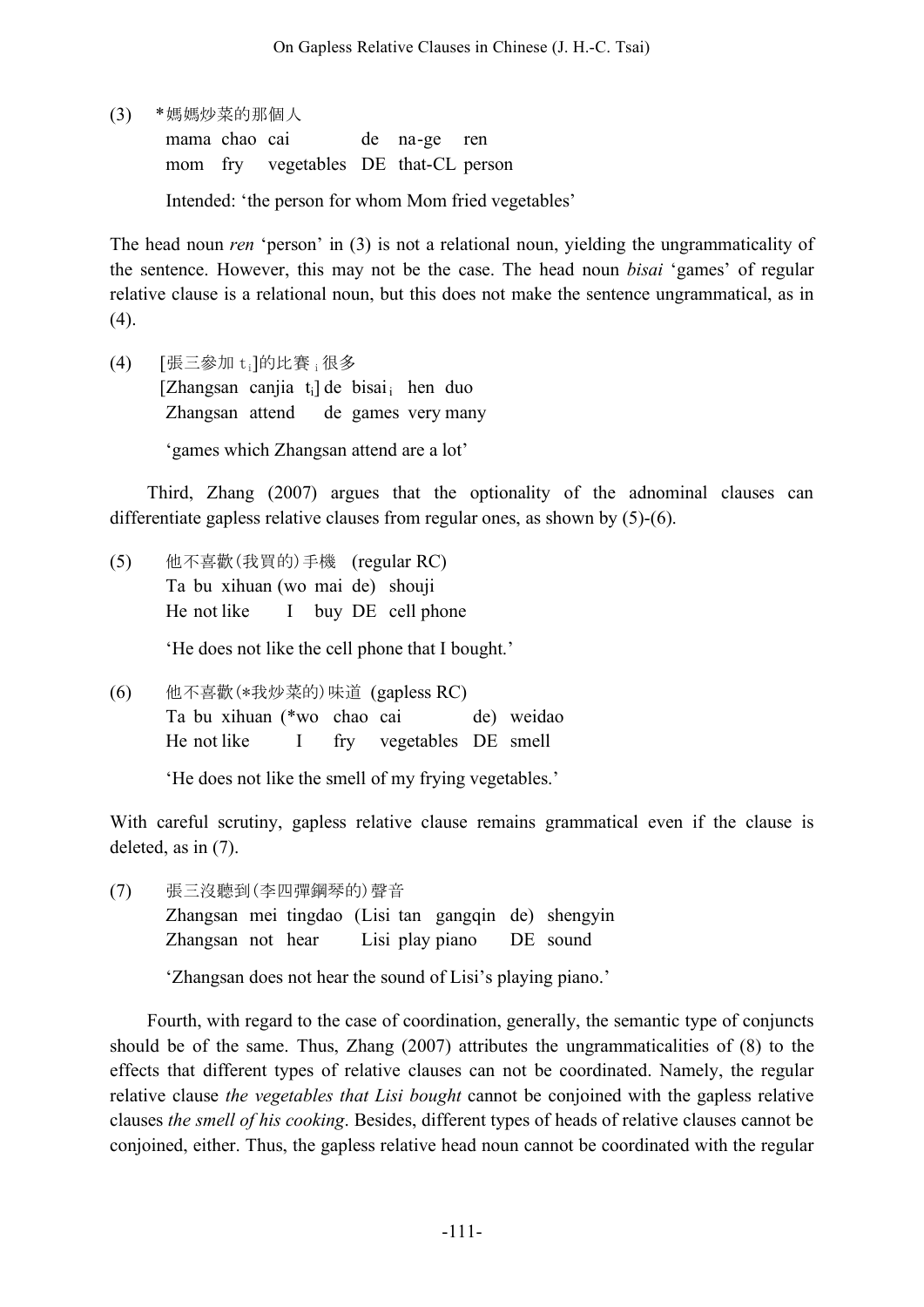relative head noun, as shown by the contrast between (9)-(11).

- (8) \*[我感覺到了[[露露買的菜] 和[他炒菜的] 味道 (\*regular RC &gapless RC) \*Wo ganjuedao-le [[Lulu mai de cai] he [ta chao cai de weidao]] I fell-ASP [[Lulu buy DE vegetable] and [he fry vegetable DE smell]
- (9) \*張三散步的[後果和時間] \*Zhangsan sanbu de [houguo he shijian] Zhangsan walk DE [consequence and time]
- (10) 張三常常散步的[時間和地方] Zhangsan changchang sanbu de [shijian he defang] Zhangsan often walk DE [time and place] 'the time when and the place where Zhangsan often takes a walk'
- (11) 他做惡的[代價和後果] Ta zuo-e de [daijia he houguo] He do-evil DE [price and consequence]

'the price and the consequence for his evil-doing'

Yet, sentence (12) where regular relative clause is conjoined with gapless relative clause will challenge Zhang's (2007) analysis.

(12) 張三同時聞到[媽媽炒菜的]跟[他最懷念的]味道 (gapless & regular RC) Zhangsan tongshi wendao [mama chao cai de] gen [ta zui Zhangsan simultaneously smell [Mom fry vegetable DE] and [he most huainian de] weidao miss DE] smell

'Zhangsan simultaneously smells the smell of Mom's frying vegetables and also what he misses.'

There is also an alternative way to explain the ungrammaticalities of (8) and (9). They can be ascribed to semantically anomaly. In (8), it is reasonable for the smell of the cooking to be felt, but it is weird for the relative clause *the vegetable that Lisi bought* to be felt. Also, coordination construction requires the two conjuncts to be semantically relevant. In (9) it is thus inappropriate to conjoin the consequence of walk and the time of walk. For (10) and (11), Zhang (2007) does not rule out the possibility of noun phrase coordination. That is, the two head nouns in either (10) or (11) are the result of coordination, and have nothing to do with the types of relatives which they belong to.

Besides, it is noticeable that [XP *de* [NP1+NP2]] is not necessarily equal to [[XP *de*  $NP<sub>1</sub>$  |+ [XP *de* NP<sub>2</sub>]]. This is further validated by the false predication that (13) entails (14).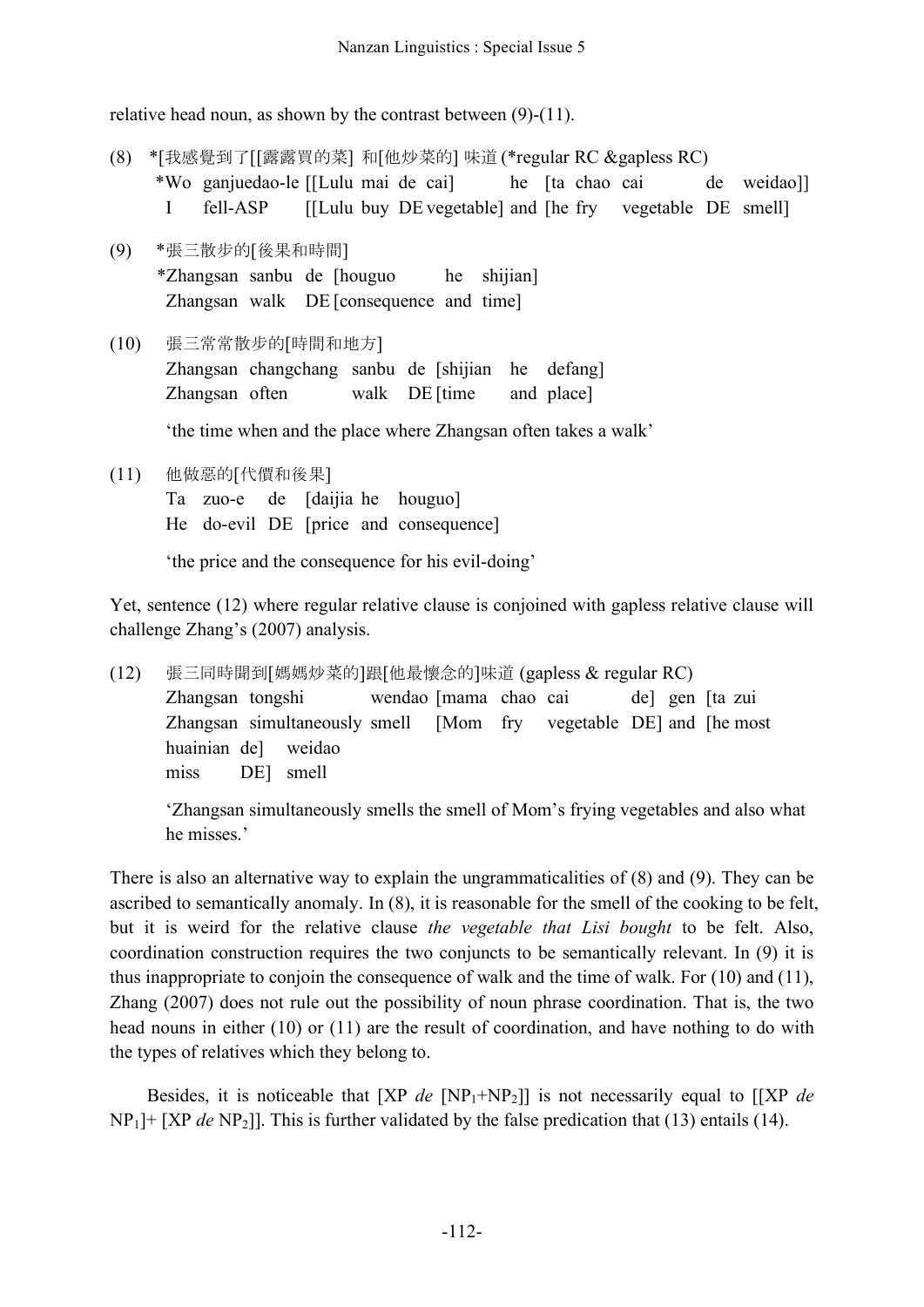(13) 張三和李四在公園裡見面

Zhangsan he Lisi zai gongyuan li jianmian Zhangsan and Lisi at park inside meet

'Zhangsan and Lisi met in the park.'

(14) \*張三在公園裡見面和李四在公園裡見面

\*Zhangsan zai gongyuan li jianmian he Lisi zai gongyuan li jianmian Zhangsan at park inside meet and Lisi at park inside meet

'\*Zhangsan met in the park and Lisi met in the park.'

It is clear that the collective predicate *jianmian* 'meet' requires the plural nominal; thus, (14) is ungrammatical.

Last, Zhang (2007) tries to mark the boundaries of regular clause and gapless relative clause by the properties of stacking. Namely, regular clause may be stacked; whereas gapless relative clause may not, as seen by the contrast between (15) and (16).

(15) 媽媽炒的李四洗的菜

Mama chao de Lisi xi de cai Mom fry DE Lisi wash DE vegetables

'the vegetables that are washed by Lisi are fried by Mom '

(16) \*媽媽炒菜的李四洗菜的聲音

\*Mama chao cai de Lisi xi cai de shengyin Mom fry vegetables DE Lisi wash vegetables DE sound

However, this test is invalid by the following reason. McCawley (1988) argues that restrictive relative clauses can be stacked but nonrestrictive relatives cannot; however, Vries (2000) finds that nonrestrictive relative clauses can be stacked in Dutch, but such examples are rare. This indicates that whether the relative clause can be stacked or not is not a universal property, and it may neither be appropriate evidence to support that gapless relative clauses are distinct from regular relative clauses.

# **2.2. Distinctions between Gapless Relative Clauses and Noun-Complement Constructions**

Zhang (2007) argues that gapless relative constructions behave differently from the noun-complement constructions: (i) the occurrence of evaluative adverbs; (ii) coordination and (iii) accommodation of the animate adnominal. First, Zhang (2007) proposes that an evaluative adverb is not allowed in gapless relative constructions, but it is allowed in noun-complement constructions, as shown by the pairing in (17) and (18). Yet, the ungrammaticality of (19) shows that evaluative adverbs are also excluded from regular relative clauses.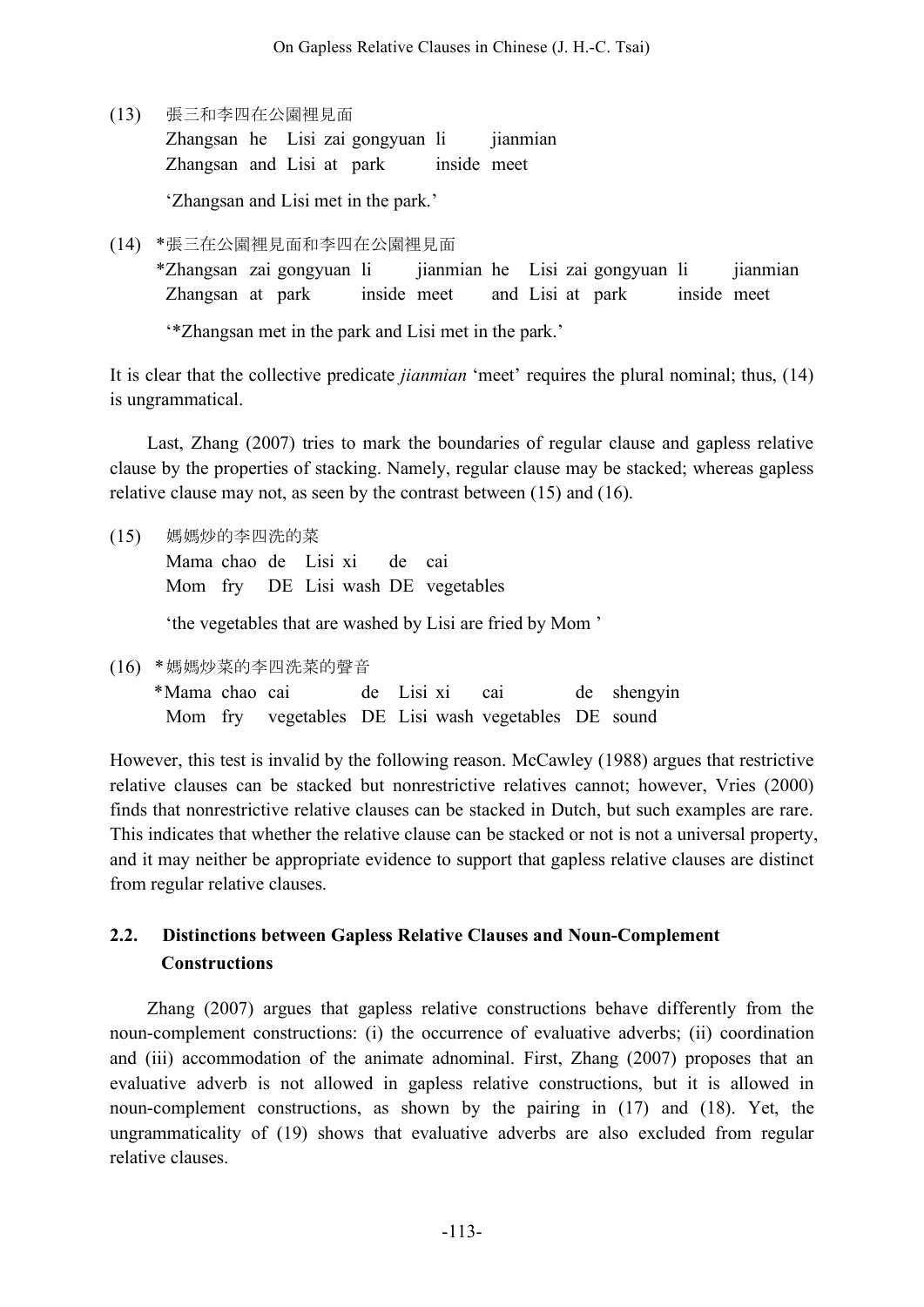(17) \*我聞到了[李四居然煮飯的味道] (gapless RC)

\*Wo wendao-le [Lisi **juran** zhu-fan de weidao]

I smell-ASP Lisi **unexpectedly** cook-rice DE smell

Intended:'I smelled the smell of Lisi's **unexpectedly** cooking.'

(18) 我聽說了[李四居然搶了銀行的報導] (noun-complement) Wo tingshuo-le [Lisi juran qiang-le yinhang de baodao] I hear-ASP Lisi unexpectedly rob-ASP bank DE report

'I heard the report that Lisi unexpectedly robbed a bank.'

(19) \*張三聽說了[李四居然賣房子的消息] (noun-complement) \*Zhangsan tingshuo-le [Lisi juran mai fangzi de xiaoxi] Zhangsan hear-ASP Lisi unexpectedly sell house DE news

'Zhangsan heard the news that Lisi unexpectedly sold his house.'

It is known that evaluative adverbs are unlikely to be embedded in the adnominal sentences. According to the syntactic analysis of adverbs by Cinque (1999), speaker-oriented adverbs, such as the evaluative adverbs are placed in relatively high position in sentences. In addition, we do not share the same intuition with Zhang in (18), and the grammaticality of this sentence is quite low.

Second, Zhang (2007) argues that gapless relative constructions cannot conjoin with a noun-complement constructions; thus, (20) is ungrammatical.

(20) \*[橡皮燃燒的味道]和[那種氣體沒有毒的謠言]

\*[xiangpi ranshao de weidao] he [na zhong qiti meiyou du de yaoyan] Rubber burn DE smell and that kind air not-have poison DE rumor

In fact, the above sentence can be rescued by the insertion of certain information, as seen in (21). Another coordinator *erqie* 'and' is used to link clausal conjuncts, and the additive predicate *scare everyone* make the two conjuncts, *the smell of the rubber's burning and the rumor that the air is poison* relevant.

(21) [橡皮燃燒的味道]而且[那種氣體有毒的謠言]嚇壞了大家 [xiangpi ranshao de weidao] erqie [na zhaong qiti you du de Rubber burn DE smell and that kind air have poison DE yaoyan] xiahuai-le dajia rumor scare-ASP everyone

'The smell of the rubber's burning and the rumor that the air is poison scare everyone.'

Third, according to Zhang (2007), an adnominal may occur to the left of a noun-complement construction, with an agent reading, whereas no such an adnominal may occur to the left of gapless relative constructions, illustrating by the contrast between (22) and (23).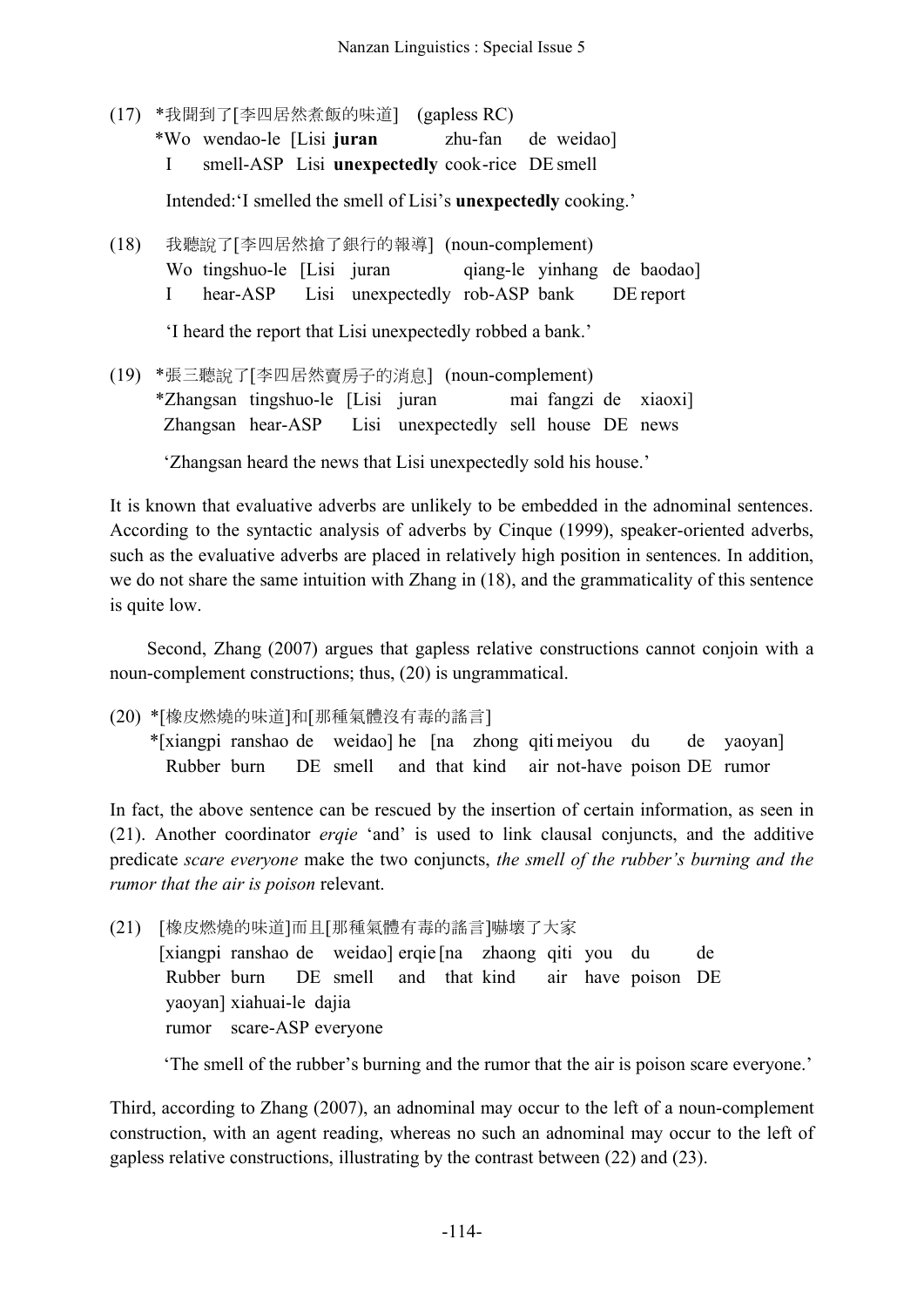(22) 露露的寶玉發表了論文的謠言

Lulu de Baoyu fabia-le lunwen de yaoyan Lulu DE Baoyu publish-ASP article DE rumor

'Lulu's rumor that Baoyu published an article'

(23) \*露露的寶玉彈鋼琴的聲音 \*Lulu de Baoyu tan gangqin de shengyin Lulu DE Baoyu play piano DE sound

Obviously, this analysis is challenged by (24) where the agent  $\overline{E}$  'Zhangsan' can precede the gapless constructions.

(24) 張三(所)看見的李四做惡的後果 Zhangsan(suo) kanjian de Lisi zuo-e de houguo Zhangsan(suo) see DE Lisi do-evil DE result

'Zhangsan saw the result of Lisi's evil-doing.'

From the above discussions, the tests provided by Cha (1998) and Zhang (2007) for distinguishing gapless relative clauses from normal ones are not viable in Chinese. Next chapter, we will review previous studies about gapless relatives clauses and then provide our analysis.

### **3. Analysis**

In terms of previous studies, gapless relative clauses are assumed to be a subpart of normal relative clauses. To provide an unify analysis, researchers have to stipulate extra language- specific requirements exclusively for gapless relative clauses to lump them together with the phenomenon of normal relative clauses (cf. Huang (1982), Tsai (1997), and Ning (1993). In what follows, we will introduce Tsai's (1997) implicit event argument analysis and also Ning's (1993) VP adjunct analysis.

### **3.1. Tsai's (1997) Implicit Event Argument Analysis**

Tsai (1997) observes that gapless relative clauses are typically relevant with actions or events, as shown by the ungrammaticality of stative predicate in (25) and (26).

(25) \*張三(很)固執的下場很慘

\*Zhangsan (hen) guzhi de xiachang hen can Zhangsan (very) stubborn DE result very miserable

'The result of Zhangsan's stubbornness is very miserable.'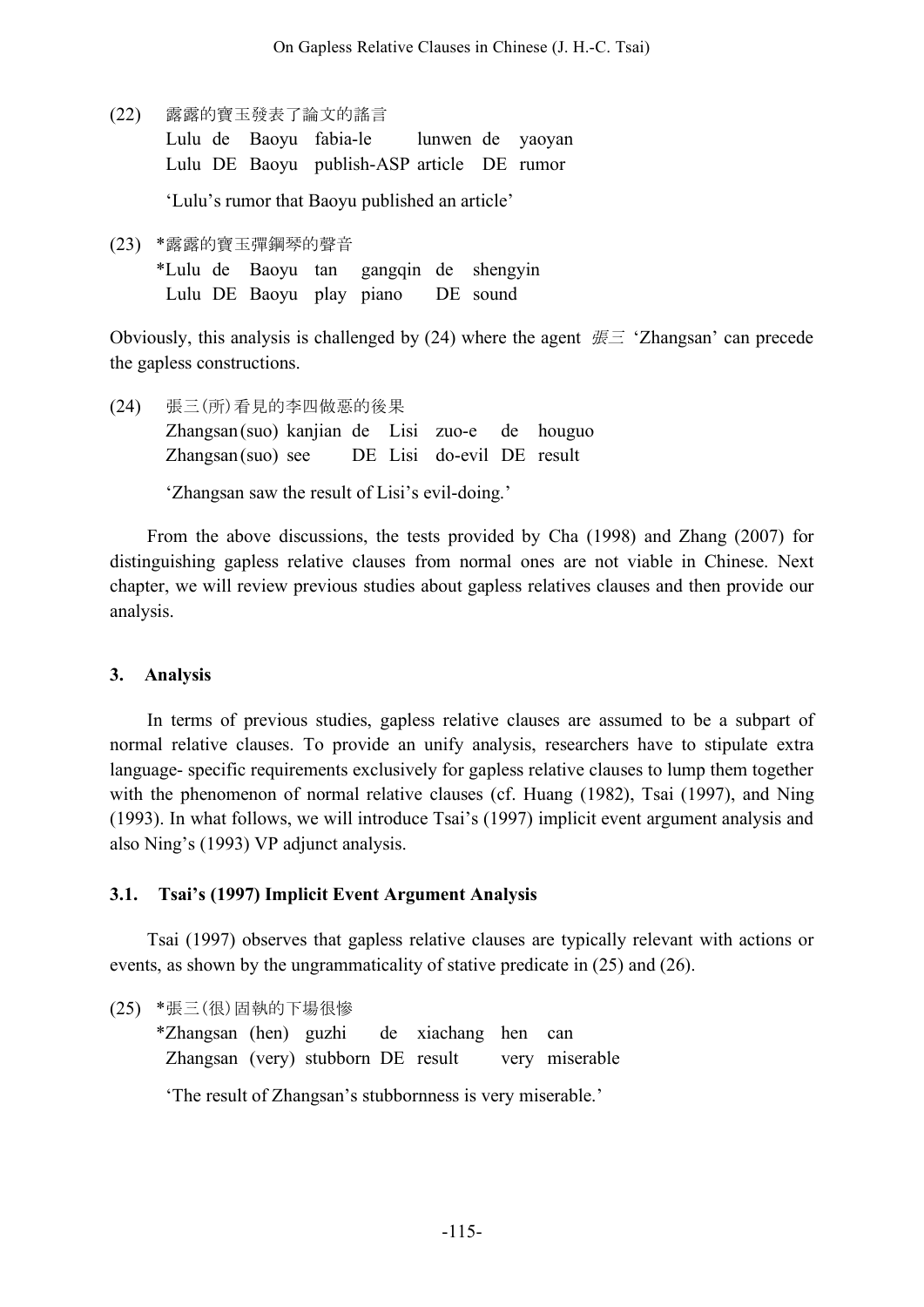(26) \*張三(很)聰明的好處很多

\*Zhangsan (hen) congming de haochu hen duo Zhangsan (very) smart DE advantage very many

'The advantages of John's cleverness are a lot.'

Thus, Tsai (1997) proposes that it is an implicit event argument that is relativized. However, it is interesting that if certain degree adverbs or negative adverbs are added, sentences turn out to be grammatical. Consider (27) and (28).

(27) 張三(之前)太固執的下場是損失慘重

Zhangsan (zhiqian) tai guzhi de xiachang shi sunshi canzhong Zhangsan (before) too stubborn DE result is loss miserable

'The result of Zhangsan's stubbornness was having terrible loss.'

(28) 張三不誠實的結果很慘

Zhangsan bu chengshi de gieguo hen can Zhangsan not honest DE result very miserable

'The result of Zhangsan's cheating is very miserable.'

Also, it is not the case that every eventive predicate can form gapless relative clauses, as in (29)-(30).

(29) \*張三寫作業的好處很多

\*Zhangsan xia zuoye de haochu hen duo Zhangsan write homework DE advantages very many

'The advantages of Zhangsan's writing homework are a lot.'

(30) \*張三吃青菜的結果很棒

\*Zhangsan chi qingcai de jieguo hen bang Zhangsan eat vegetables DE result very wonderful

'The result of Zhangsan's eating vegetables is wonderful.'

To sum up, if more empirical data are taken into consideration, the proposal that the implicit event argument bound by the base-generated null operator cannot be substantiated.

# **3.2. Ning's (1993) VP Adjunct Analysis**

According to Ning (1993), the domain of the adjunct gap should be within four types <LOCATION>, <TIME>, <MANNER>/<INSTRUMENT> and <REASON>. The gapless relative clauses, however, do not follow this pattern, he thus proposes VP adjunct relative analysis. This type of adjuncts with which the NP head can associate must have the general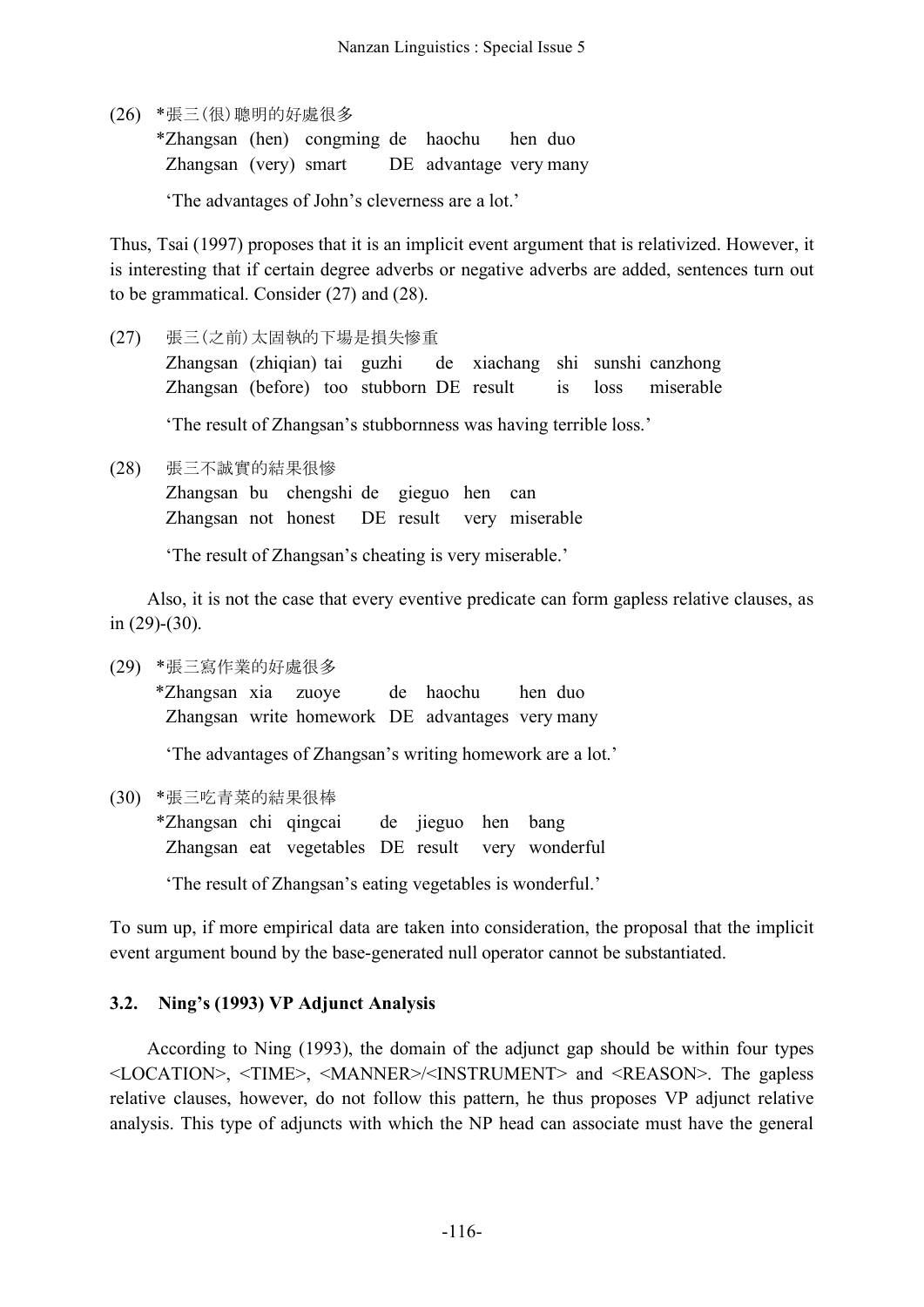meaning of *dedao* "obtain", as shown in (32), (34) and (36). <sup>3</sup>

(31) 他唱歌的聲音 Ta chang ge de shengyin He sing song DE sound

'the sound of his singing'

(32) 他唱歌發出了聲音  $[Ta \mid v_P \mid v_C \rangle$  chang ge $[\mid v_P \mid v_C \rangle$  fachu le shengyin]]] He sing song produce ASP voice

'the voice is obtained from his singing.'

- (33) 他救人的回報 Ta jiu ren de huibao He save people DE reward 'the reward of his saving people'
- (34) 他救人得到了回報

 $[Ta \mid_{VP} [v \text{ i}u \text{ real}] \mid_{VP} [v \text{ dedao} \mid e \text{ huibao}]]]$ He save people obtain ASP reward

'He saved the people and obtained the reward.'

(35) 他殺人的下場 Ta sha ren de xiachang He kill people DE consequence

'the consequence of his killing people'

(36) 他殺人得到了可恥的下場

|    | $\lceil \text{Ta} \rceil$ $\lceil v \rceil$ $\lceil v \rceil$ $\lceil v \rceil$ $\lceil v \rceil$ $\lceil v \rceil$ $\lceil v \rceil$ dedao le |  | kechi-de                              | xiachang]]] |
|----|------------------------------------------------------------------------------------------------------------------------------------------------|--|---------------------------------------|-------------|
| He | kill people                                                                                                                                    |  | obtain ASP ignominious-DE consequence |             |

'He killed the man and obtained his ignominious consequence.'

Simply put, gapless relative clauses (31), (33), and (35) can be reinterpreted as (32), (34) and (36), respectively with the verb of "obtain". Ning (1993) further argues that if the verb does not have the meaning of "obtain", the relativization will be implausible, as illustrated by the ungrammaticalities of (38) and (40).

<sup>&</sup>lt;sup>3</sup> Translations of (32), (34) and (36) are revised slightly by us. Also, sentences (31), (33) and (35) are provided by us for ease of exposition. If (32), (34) and (36) are relativized, they would be (31), (33) and (35), respectively. The distinctions of English translations should be neglected.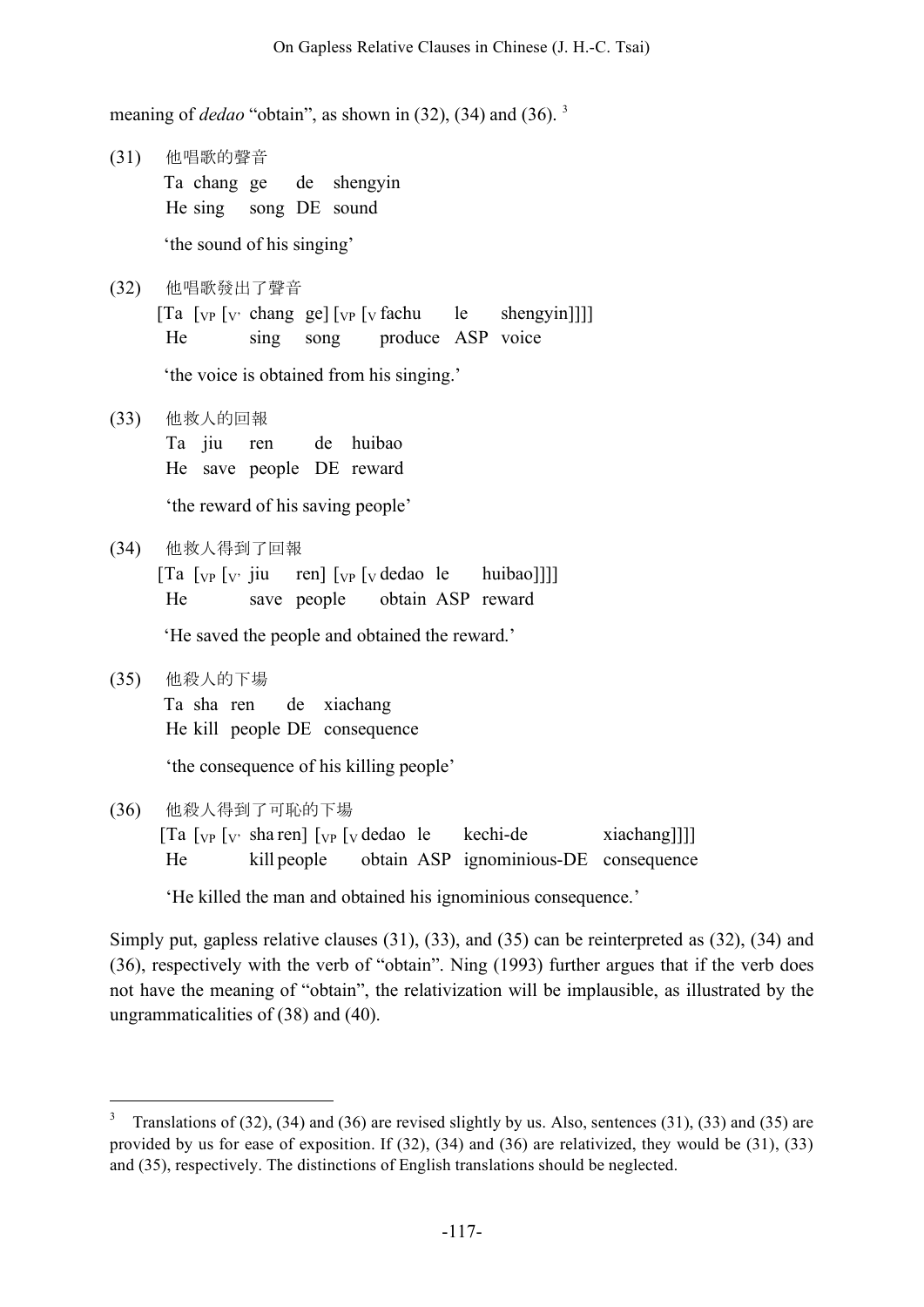(37) 他賣車還帳 Ta mai chehuan zhang He sell car pay bill

'He sold his car to pay the bill.'

(38) \*他賣車的帳

\*[Ta mai che de] zhang He sell car DE bill

[Intended] 'The bill he (paid) by selling his car.'

(39) 他唱歌哄孩子 Ta chang ge hong haizi He sing song lull baby

'He sang to lull the baby.'

(40) \*他唱歌的那個孩子

\*[Ta chang ge de] na-ge haizi He sing song DE that baby

[Intended] 'the baby he sang'

However insightful Ning's (1993) VP adjunct analysis is, it runs into empirical difficulties. Consider (41)-(43).

(41) 張三買書的預算

Zhangsan mai shu de yusuan Zhangsan buy book DE budget

'the budget of Zhangsan's buying books'

(42) 張三處理事情的效率

Zhangsan chuli shiqin de xiaolu Zhangsan deal with things DE efficiency

'the efficiency of Zhangsan's dealing with things'

(43) 張三追求真理的精神 Zhangsan zhuiqiu zhenli de jingshen Zhangsan pursue truth DE spirit

'the spirit of Zhangsan's pursuing truth'

From the above empirical data, it is not reasonable to paraphrase the above sentences with the verb interpreting "obtain". Thus, the VP adjunct analysis can not be justified. In what follows, our analysis is proposed.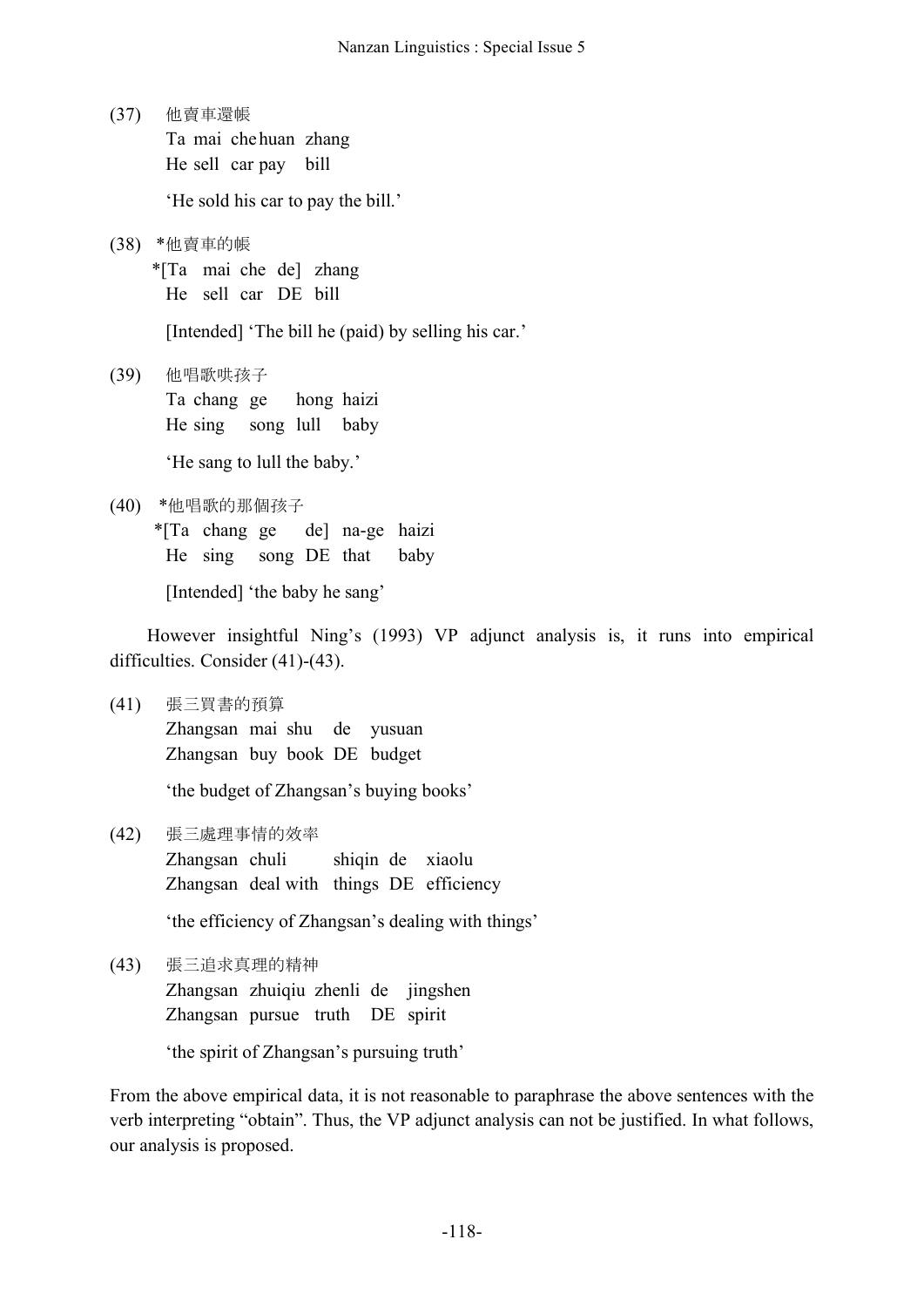## **3.3. Our Proposal**

In terms of analysis proposed by Tsai (1997) and Ning (1993), they both assimilate gapless relative clauses with the normal ones. Yet, the unify analysis runs into empirical difficulties. As the above discussions have shown, some counterexamples have been provided.

In this way, we argue that gapless relative clauses are not true relative clauses. Instead, they are complex noun phrases with adnominal clauses. This parallels with structures of simple noun phrases. They only differ in the following way: gapless relative clauses with clausal modifiers; simple noun phrases with adjectival modifiers. Consider the following pairs.

(44) 張三買書的預算 Zhangsan mai shu de yusuan Zhangsan buy book DE budget 'the budget of Zhangsan's buying books' (45) 玻璃的花瓶 boli de huaping glass DE vase 'a vase made of glass'

Simply put, the clausal modifier and the adjectival modifier both restrict the domain of the head noun. To phrase it differently, in (44) the clausal modifier tells us that the budget is only for Zhangsan's buying books, but not for any other purposes. Similarly, in (45) the adjectival phrase reveals that the vase is made of glass but not of other materials.

An important question begged by this analysis is what differentiates gapless relative clauses from noun complement constructions. In terms of ellipsis structures, both gapless relative clauses and noun complement constructions are grammatical, as shown by (46) and (47).

(46) 張三作弊的下場很慘,李四也是/一樣 Zhangsan zuobi de xiachang hen can, Lisi ye shi/yiyang Zhangsan cheat DE result very miserable Lisi also is/the same 'The result of Zhangsan's cheating is miserable, and so does Lisi's.'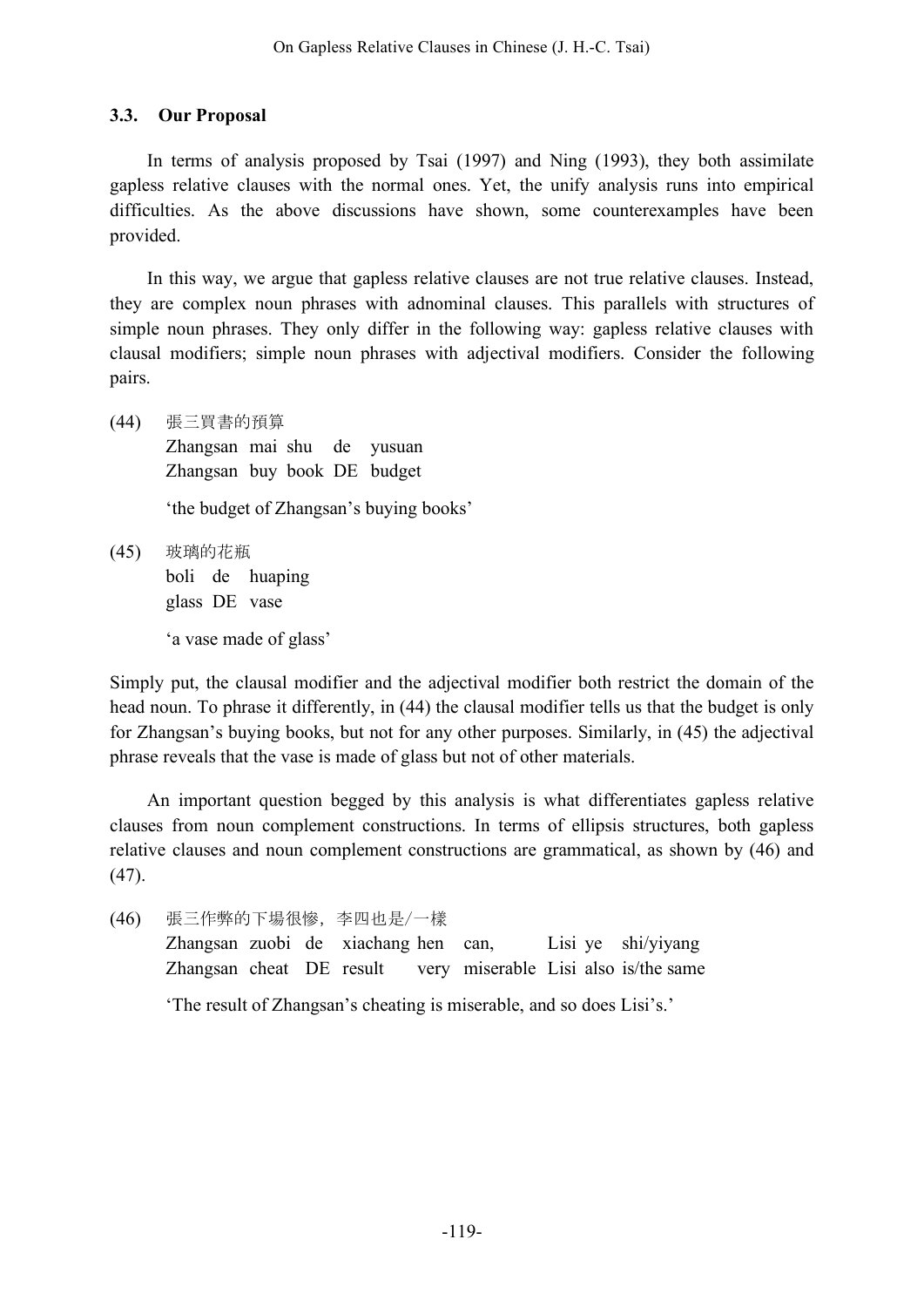(47) 張三作弊的謠言令人驚訝,李四也是/一樣

Zhangsan zuobi de yaoyanling ren jingya, Lisi ye shi/yiyang Zhangsan cheat DE rumormake people surprise Lisi also is/the same 'The rumor of Zhangsan's cheating is surprising, and the rumor of Lisi's cheating is, too.'

With further scrutiny, the comparative construction of *bi* 'than' can distinguish gapless relative clauses from noun complement constructions, as seen in the pairings in (48) and (49).

(48) 張三作弊的下場比李四慘 Zhangsan zuobi de xiachang bi Lisi can Zhangsan cheat DE result than Lisi miserable 'The result of Zhangsan's cheating is more miserable than Lisi's.'

(49) \*張三作弊的謠言比李四更令人驚訝

\*Zhangsan zuobi de yaoyan bi Lisi geng ling ren jingya Zhangsan cheat DE rumor than Lisi more make people surprise

'The rumor of Zhangsan's cheating is more surprising than the rumor of Lisi's cheating.'

The *bi* 'than' construction highlights the distinction between gapless relative clauses and noun complement constructions. Namely, the adnominal clauses in the former is an adjunct but in the latter is a complement. Thus, the noun complement cannot be torn apart and elided in (49). One may ask why the two constructions pattern differently in *bi* 'than' structure. We only provide empirical data, but with no proper explanation. We leave this for further research.

In this section, we propose that gapless relative clauses do not belong to relative clauses. They are more like complex noun phrases with adjunct sentential modifiers. Furthermore, this analysis can be supported by the case that Japanese also allows similar construals in NP structures (cf. Murasugi 1991).

# **4. Japanese Relative Constructions**

In this section, certain basic properties of Japanese relative clauses are introduced. We then illustrate Murasugi's (2000) hypothesis which provide well explanation for Chinese gapless relative clauses.

# **4.1. Properties of Japanese Relative Clauses**

According to Kuno (1973), Japanese relative clauses do not contain a gap as shown in (50), and also do not observe subjacency effects, as illustrated in (51).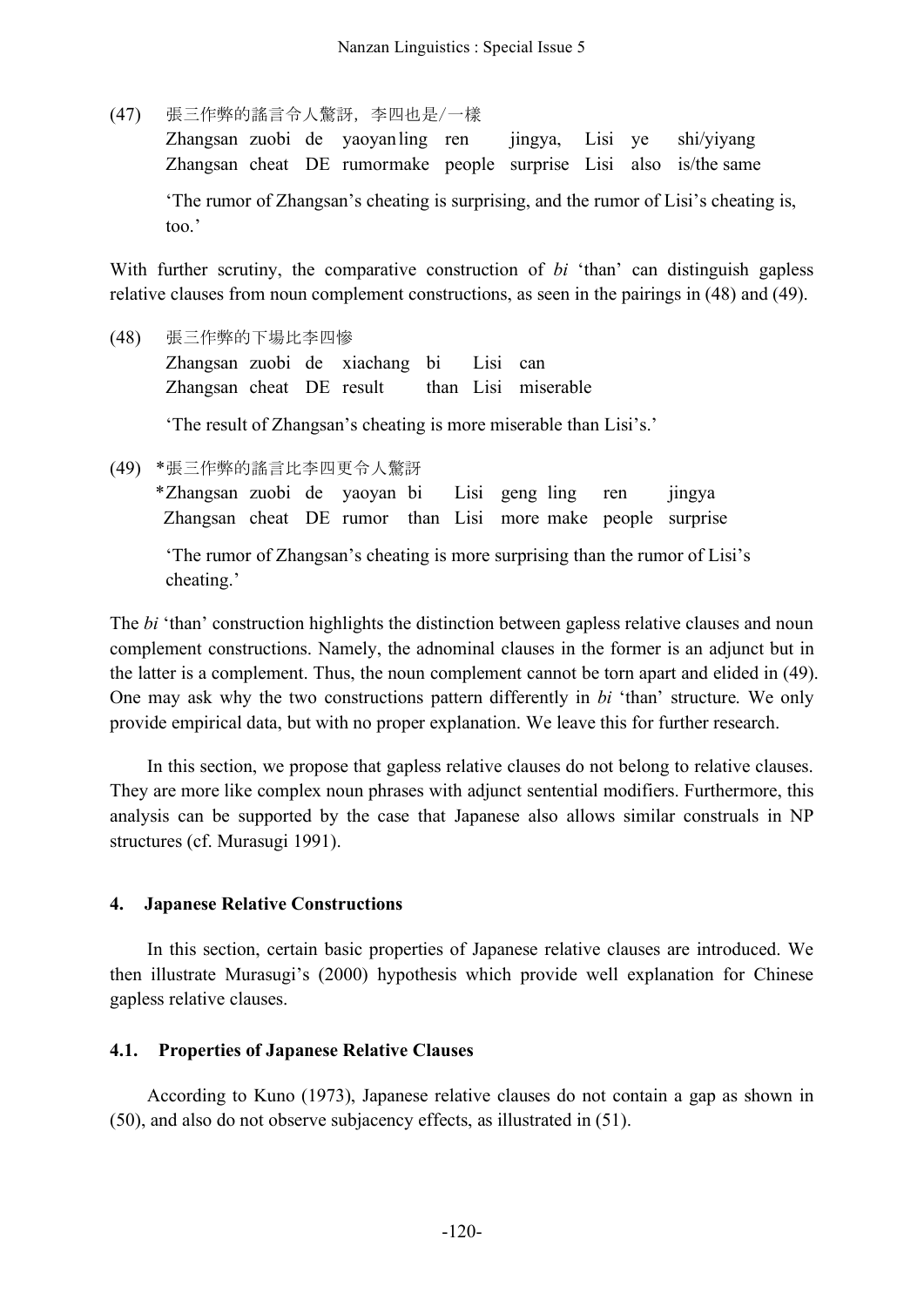$(50)$  [NP[IP syuusyoku-ga muzukasii][NP buturigaku]] getting job-NOM is-hard physics

'physics, which is hard to get a job in'

(51)  $\lceil NP[\text{IP} \rceil] \lceil P \text{P} \rceil \lceil P \rceil$  kiteiru] yoohuku<sub>i</sub>]-ga yogoreteiru] $\lceil NP \rceil$  sinsii<sub>i</sub>]] is-wearing suit-NOM is-dirty gentleman

'the gentleman who [the suit that he is wearing] is dirty'

On the basis of Hoji (1985), Japanese relative clauses cannot involve movement, and the straightforward hypothesis is that Japanese relative clauses are IPs rather than CPs. If they do not have a [Spec, CP] position for the relative operator to move to, they cannot be derived by movement. Along the same line, Murasugi (1991) provides evidence from the view of language acquisition. Some Japanese-speaking children, around the age 2 to 4, produce ungrammatical relative clauses, such as (52).

(52) \*buta san-ga tataiteru no taiko piggy-NOM is-hitting no drum

'the drum that the piggy is playing'

Simply put, the particle *no* following the relative clause is not allowed in adult grammar. Murasugi (1991) thus argues that *no* is of the category C. Japanese speaking children initially hypothesize that a Japanese relative clause is a CP, and hence, produce *no* in its head position. When children grow up, they eventually discover that Japanese relative clauses are IP, and thus, cease to produce *no*. The positive evidence comes from the cases that overt complementizers are not allowed in Japanese pure complex NPs in (53)-(54).

- (53) [NP[IP sakana-ga yakeru] nioi] fish-NOM burn smell 'the smell that a fish burns'(Lit.)
- $(54)$  [NP[IP doa-ga simaru] oto] door-NOM shut sound

'the sound that a door shuts'(Lit.)

Next section, we introduce evidence provided by Murasugi (1991) that Japanese relative clauses are complex noun phrases.

# **4.2. Relative Constructions are Complex Noun Phrases in Japanese**

Murasugi (1991) shows that Japanese relatives are virtually indistinguishable from sentential modifiers in pure complex NPs; that is, Japanese relatives are not relatives but pure sentential modifiers on independent grounds. First, Japanese allows relative clauses without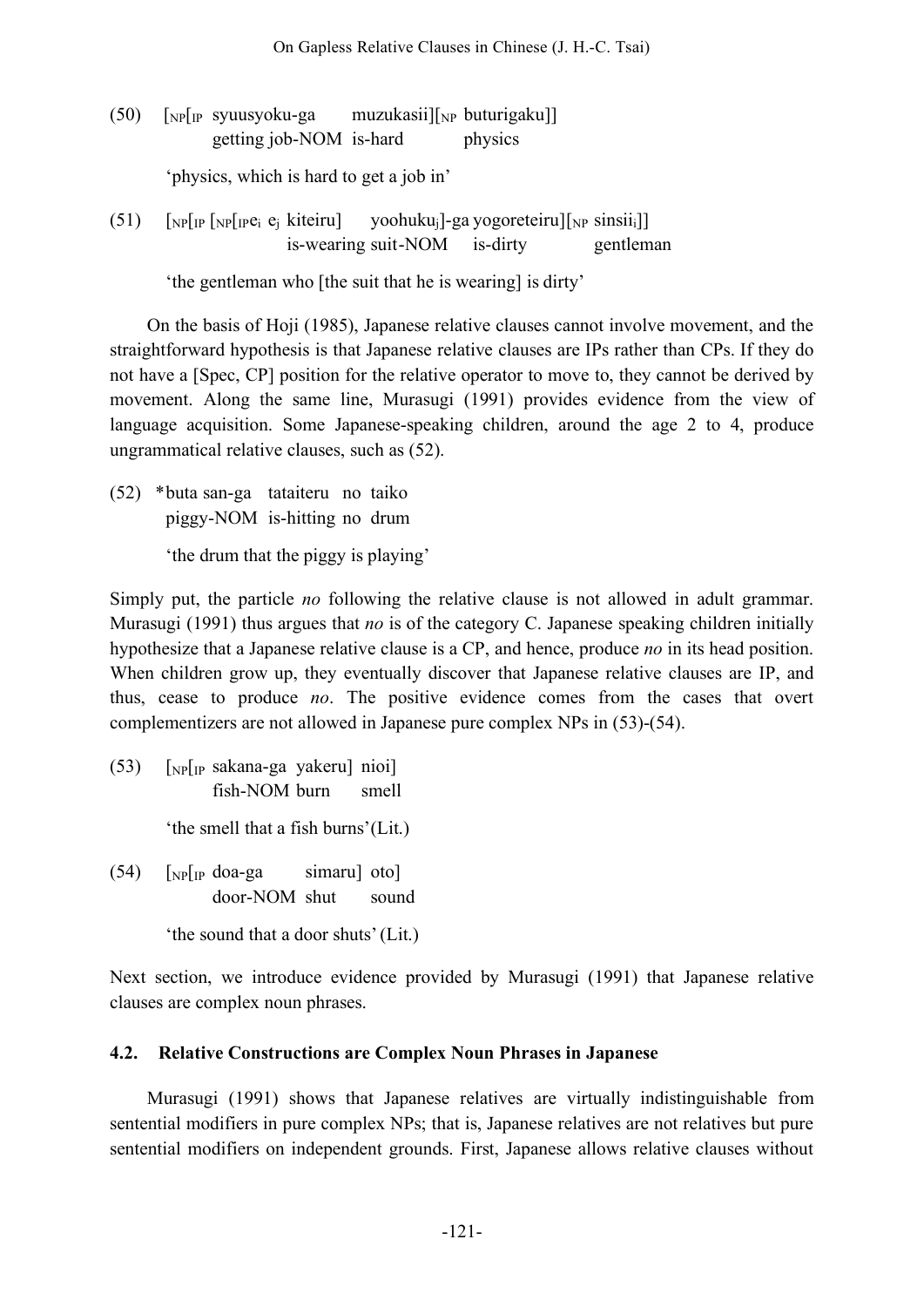gaps, as in (50) which is repeated in (55) (cf. Kuno 1973).

(55)  $\lceil NP \rceil$ [IP syuusyoku-ga muzukasii] $\lceil NP \rceil$  buturigaku]] getting job-NOM is-hard physics

'physics, which is hard to get a job in'

Also, many other kinds of Japanese relatives do not have counterparts in English. For example, the head noun is 'half', and the whole complex NP means "half of the thing obtained by boiling potatoes"; namely, sentence (56) refers to an amount instead of a thing.

(56) [NP[IP zyagaimo-o yudeta] mono] Potato-ACC boild thing

'the thing that resulted from boiling potatoes = boiled potatoes'

Third, in general, the modification relation between the relative clause and the head noun is very loose in Japanese. Namely, the nominal head refers to a result of the action or event denoted by the sentential modifier, as in (57)-(58).

- (57) [NP[IP sakana-ga yakeru] nioi] fish-NOM burn smell 'the smell that a fish burns'(Lit.)
- $(58)$  [NP[IP doa-ga simaru] oto] door-NOM shut sound

'the sound that a door shuts'(Lit.)

In the same vein, like Japanese, the adnominal clauses of Chinese gapless relative clauses can be analyzed as sentential modifiers. First, consider the Chinese counterpart of (55).

(59) [[工作很難找的]物理系]  $[NP]$  gongzuo hen nan zhao] de  $[NP]$  wulixi]] job very difficult look for DE physics

'physics, which is hard to get a job in'

Second, there also exists the aboutness relation between the adnominal clauses of gapless relative clause and the head noun (cf. Tsai 1997), as illustrated by (60) and (61).

(60) 魚燒焦的味道 yu shao-jiao de weidao fish burn De smell

'the smell of fish's burning'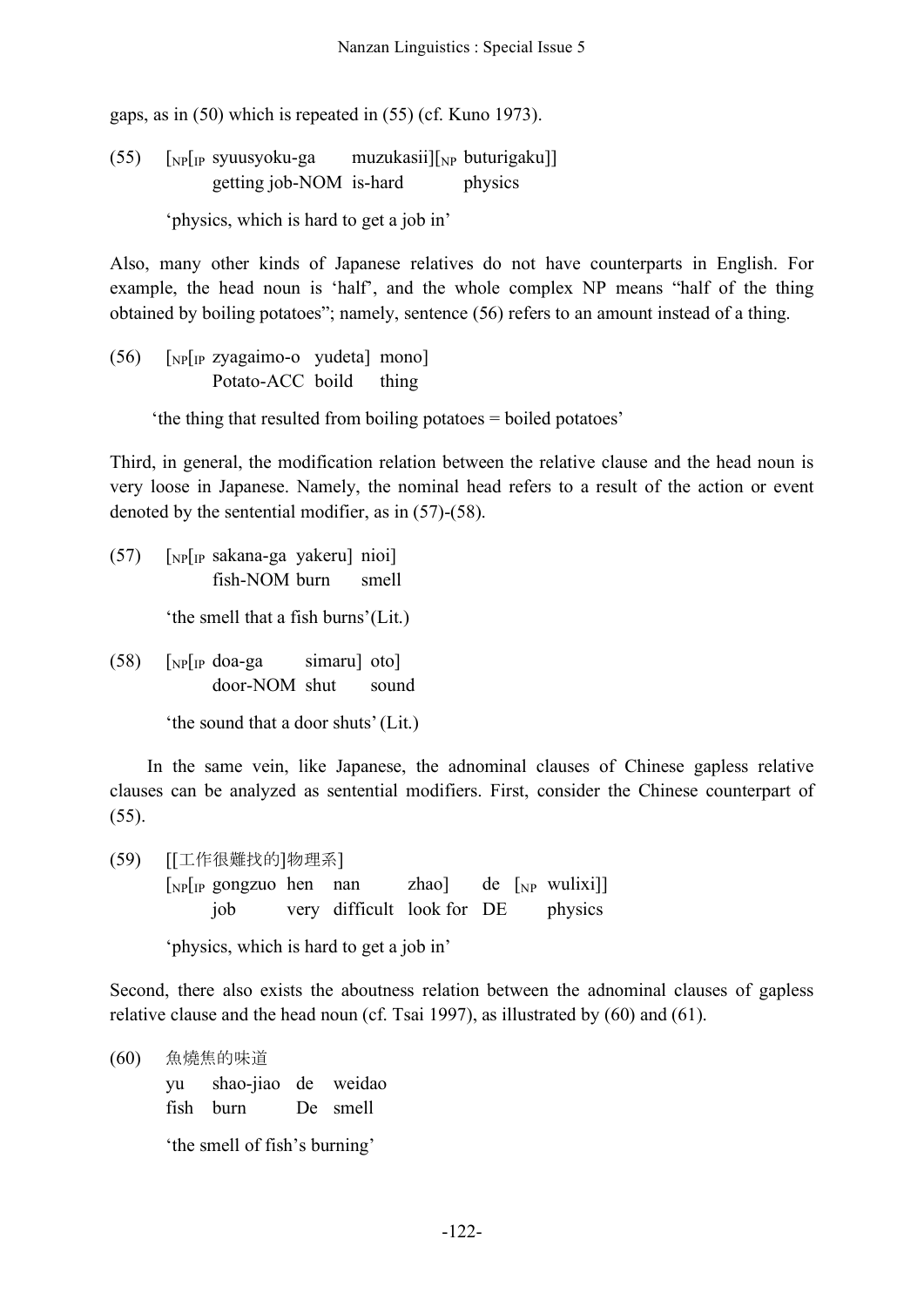(61) 關門的聲音

guan men de shengyin close door DE sound

'the sound of closing door'

Significantly, the structures of the above gapless relative clauses parallel to the complex noun phases with adjectival modifier in (62).

(62) 瓷的花瓶 ci de huaping porcelain DE vase 'a vase made of porcelain'

In short, we have demonstrated the drawbacks of characterizing Chinese gapless relative clauses as true relatives in previous discussions. We thus conclude that Chinese gapless relative clauses are complex noun phrases, as evidence by similar construals and relevant properties in Japanese (cf. Murasugi 1991).

### **5. Concluding Remarks**

To sum up, we argue that the analysis assuming gapless relative clauses as one type of relative clauses is not substantiated, and runs into empirical difficulties. Thus, we present a view that Chinese gapless relative constructions, like Japanese relatives, are not real relative clauses; instead they are complex noun phrases with adnominal clauses restricting the domain of the head noun.

### **Reference**

- Aoun, Joseph and Yen-Hui. A. Li. (2003) *Essays on the Representational and Derivational Nature of Grammar: the Diversity of Wh-construction*, MIT Press, Cambridge, MA.
- Cha, Jong-Yul (1998)"Relative Clause or Noun Complement Clause: Some Diagnoses,"in B. S. Park and J. H.-S. Yoon*,* eds., *The Proceedings of 11th International Conference on Korean Linguistics,* International Circle of Korean Linguistics, Seoul, 6-9.
- Cha, Jong-Yul (1999)"Semantics of Korean Gapless Relative Clause Constructions,"*Studies in the Linguistic Sciences* 29, 25-41.
- Chang, Chia-Hao, Frank (2006) "Gapless Relative Clause Constructions in Mandarin Chinese," MA thesis, National Chung Cheng University.
- Cinque, Guglielmo (1999) *Adverbs and Functional Heads: A Cross-Linguistic Perspective*, Oxford University Press, New York.
- Hoji, Hajime (1985) *Logical Form Constraints and Configurational Structures in Japanese*, Ph.D. dissertation, University of Washington, Seattle.